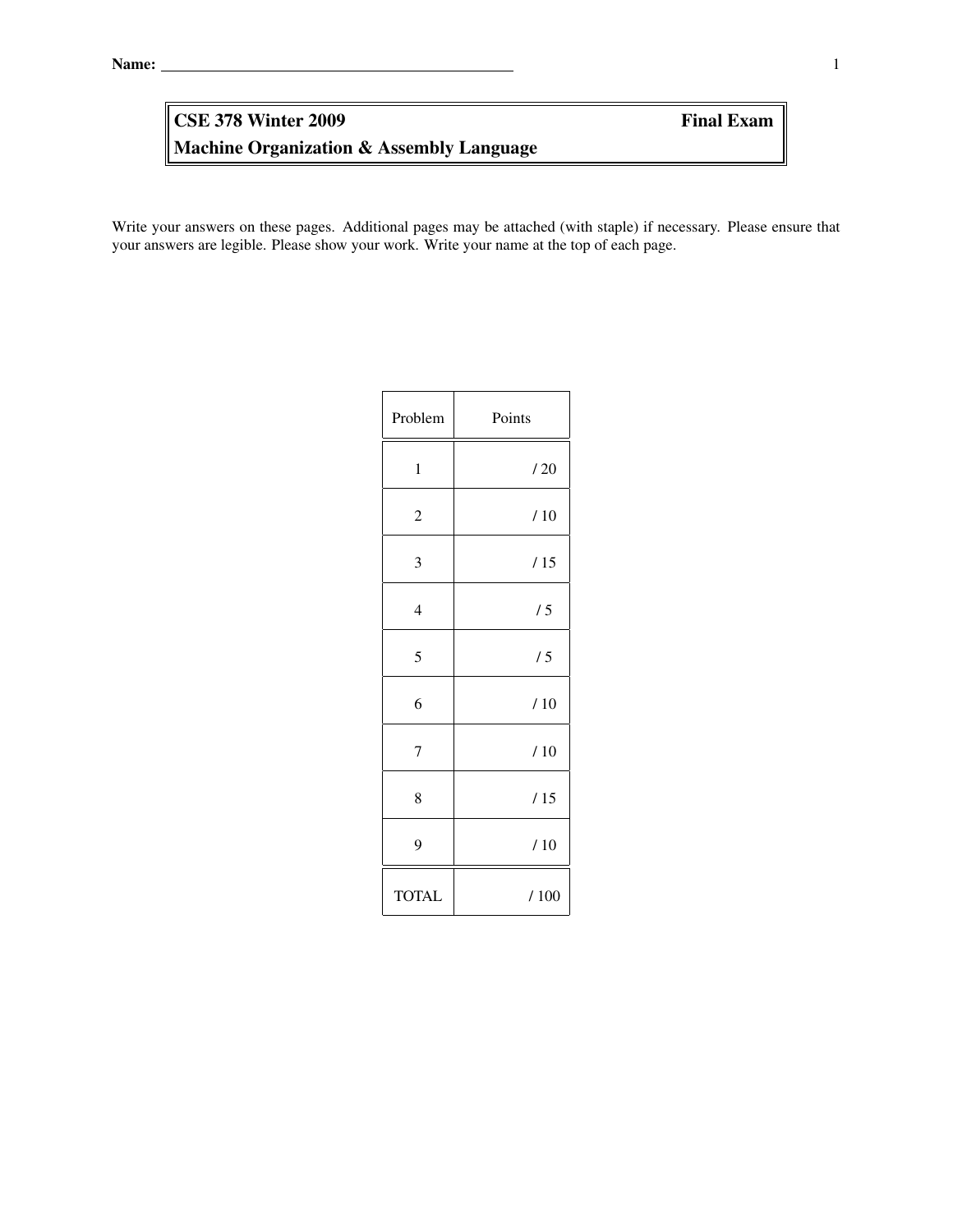#### 1. [20 points] MIPS Assembly Programming

Write an assembly function ITOA that takes a 32-bit integer stored in  $\frac{1}{2}$ a and translates it into a null-terminated decimal string of ASCII characters stored at the memory location pointed at by \$a1. Some of the code has already been provided, including function REVERSE\_STRING, which reverses a null-terminated string in memory.

You may assume that all integers passed to your function will be greater than or equal to 1.

HINT: Use the div and mfhi instructions.

```
ITOA:
   subu $sp, $sp, 16 # allocate stack frame
   sw $ra, 0($sp) # save return address
   # constants you may find useful
   addi $v0, $0, 48 # ASCII character code for '0'
   addi $v1, $0, 10
   add $t0, $0, $a0 # move integer into temporary register
LOOP:
```
DONE: add \$a0, \$0, \$a1 # argument for string\_reverse jal REVERSE\_STRING lw \$ra, 0(\$sp) # restore return address addiu \$sp, \$sp, 16 # pop stack jr \$ra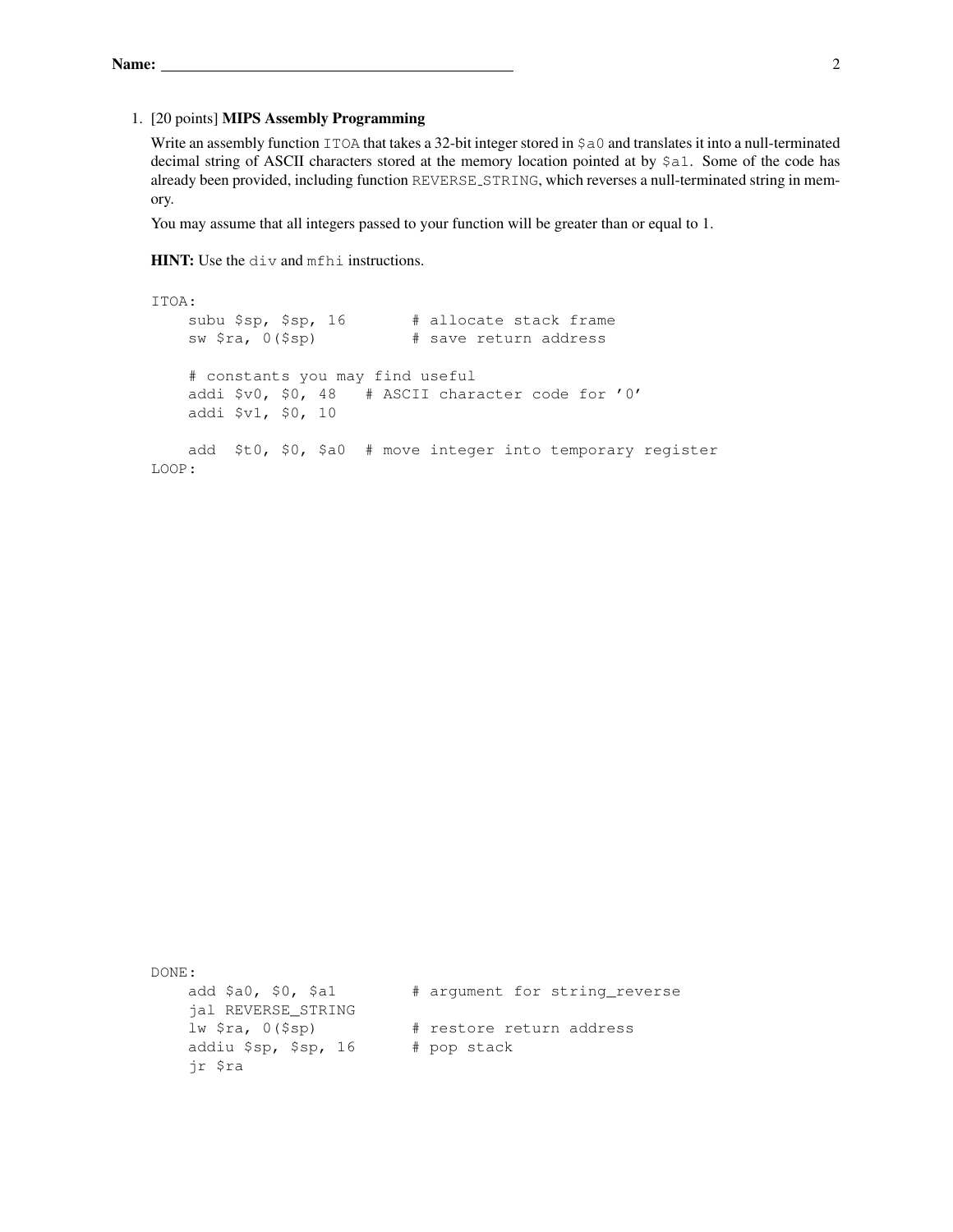## 2. [10 points] Pointers.

Are the following two pieces of code the same?

```
int x;
while(a[i] != 0) {
x = a[i];i++;
}
...
int x;
while(*a != 0) {
 x = *a;a++;
}
```
If so, why? If not, why not?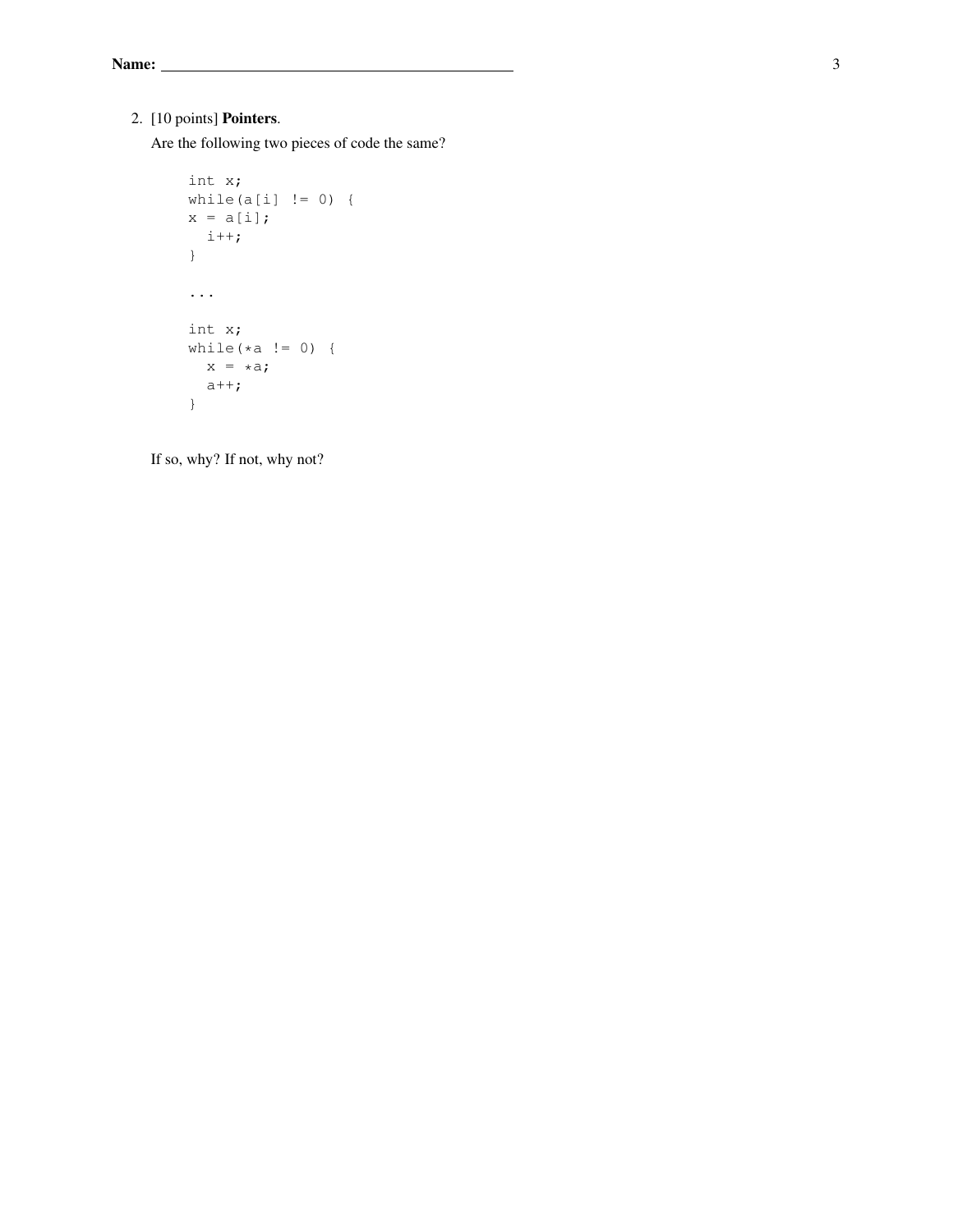3. [15 points] Performance

| <b>Instruction Type</b> | <b>CPI</b> | Application | $ {\rm IPC} \ $ | % Loads/Stores | $%ALU$ ops | % Branches |
|-------------------------|------------|-------------|-----------------|----------------|------------|------------|
| load/store              | 2.5        |             |                 |                |            |            |
| ALU                     |            | A           | .625            |                |            |            |
| branch                  |            | В           | .8              |                |            |            |

(a) Given the IPC for each application *A* and *B*, and the CPI costs for each instruction type (in the tables above), give a percentage breakdown for each of the instruction types that constitute that application (Note: there are multiple correct answers). Ensure that your percentages sum to 100% for each application. Hint:  $\text{CPI} = \frac{1}{\text{IPC}}$ .

(b) Supposing that the cost of ALU operations is now completely free (i.e., CPI = 0 for ALU ops), what is the speedup for each application? Feel free to leave your answers as fractions.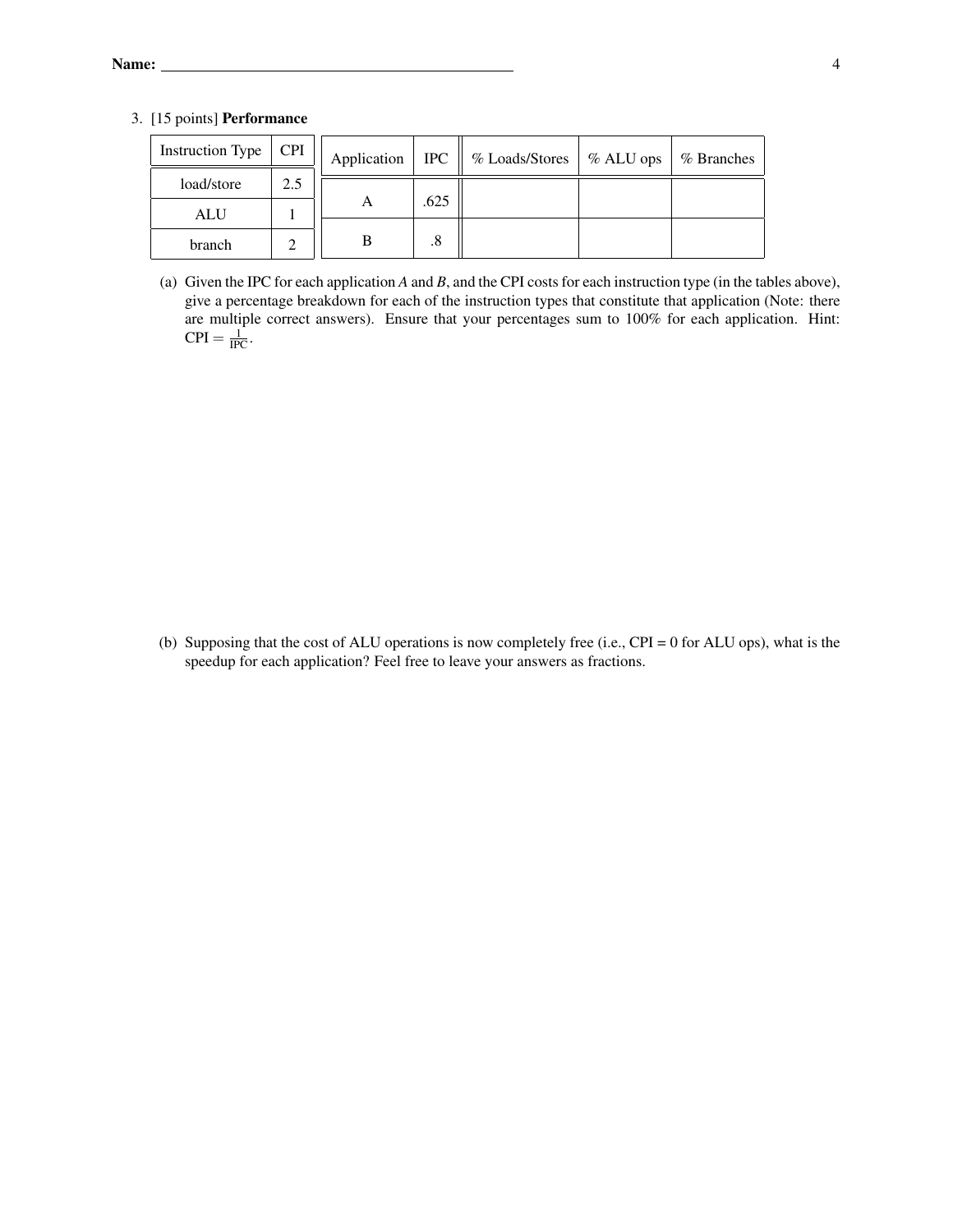## 4. [5 points] Interrupts

(a) Why do we use interrupts?

(b) What is the difference between interrupts and exceptions?

(c) What happens when an interrupt occurs?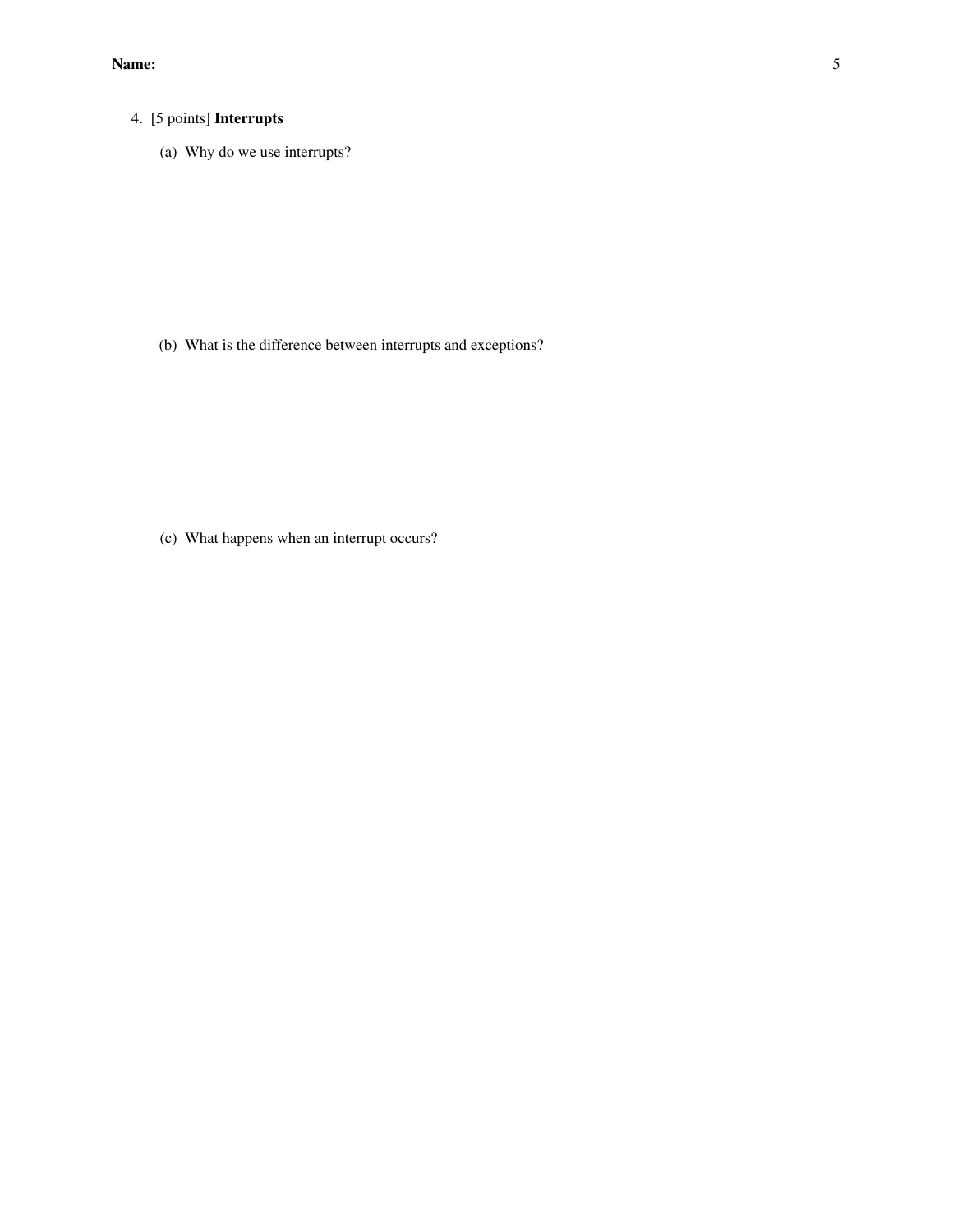## 5. [5 points] Code Optimization

Which program's code is faster? Why?

| // Program A                       | // Program B                                                  |
|------------------------------------|---------------------------------------------------------------|
| for $(j = 0; j < 20; j++)$         | for ( $i = 0$ ; $i < 200$ ; $i++)$                            |
| for ( $i = 0$ ; $i < 200$ ; $i++)$ | for ( $\dot{\eta} = 0$ ; $\dot{\eta} < 20$ ; $\dot{\eta}$ ++) |
| $x[i][j] = x[i][j] + 1;$           | $x[i][j] = x[i][j] + 1;$                                      |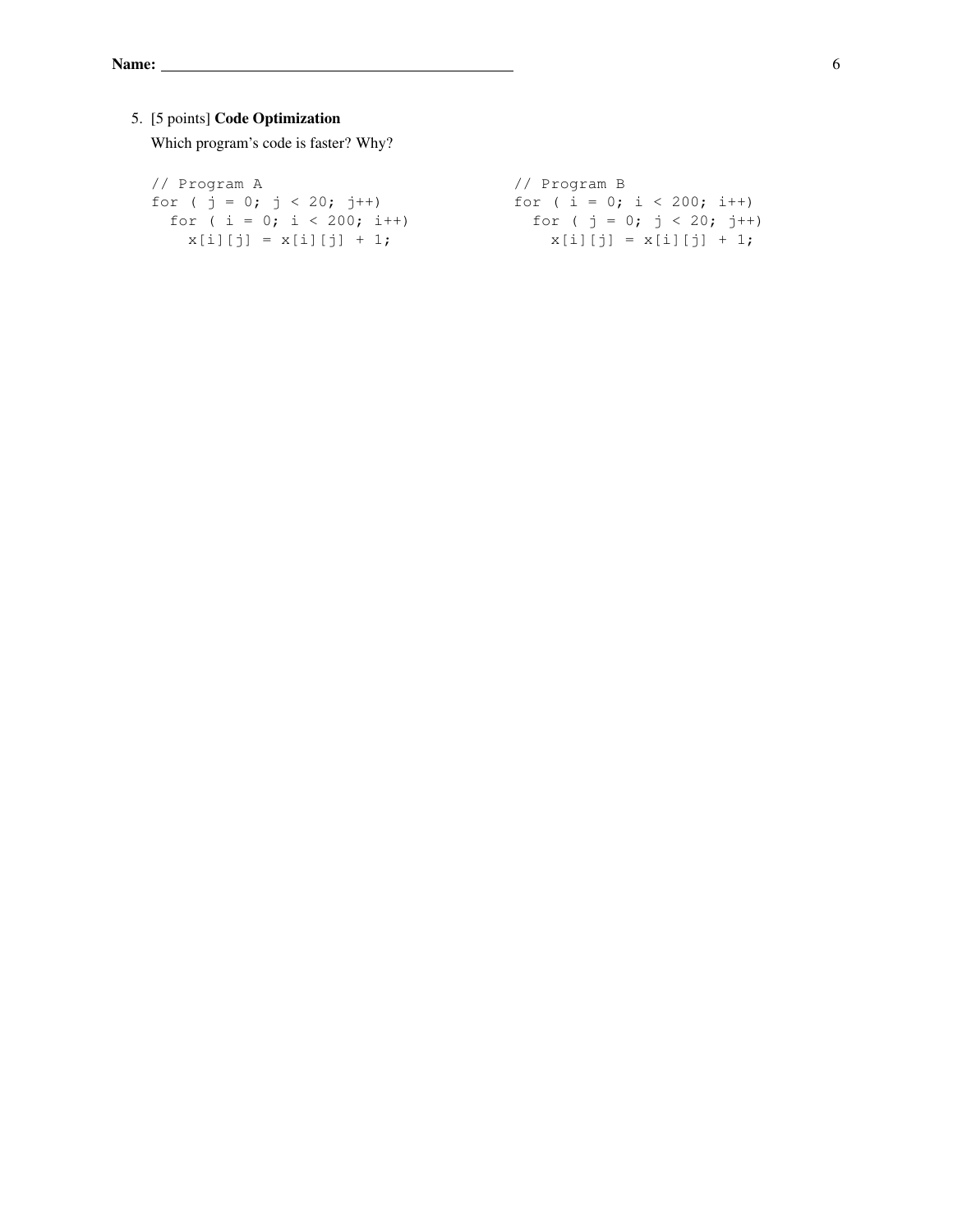## 6. [10 points] I/O



(a) Explain why the buses in the figure above are split into a hierarchy.

(b) What is direct memory access? What is its benefit?

(c) A CPU and memory share a 64-bit bus running at 500MHz. The memory needs 40ns to access a 256-bit value from one address. What is the effective bandwidth?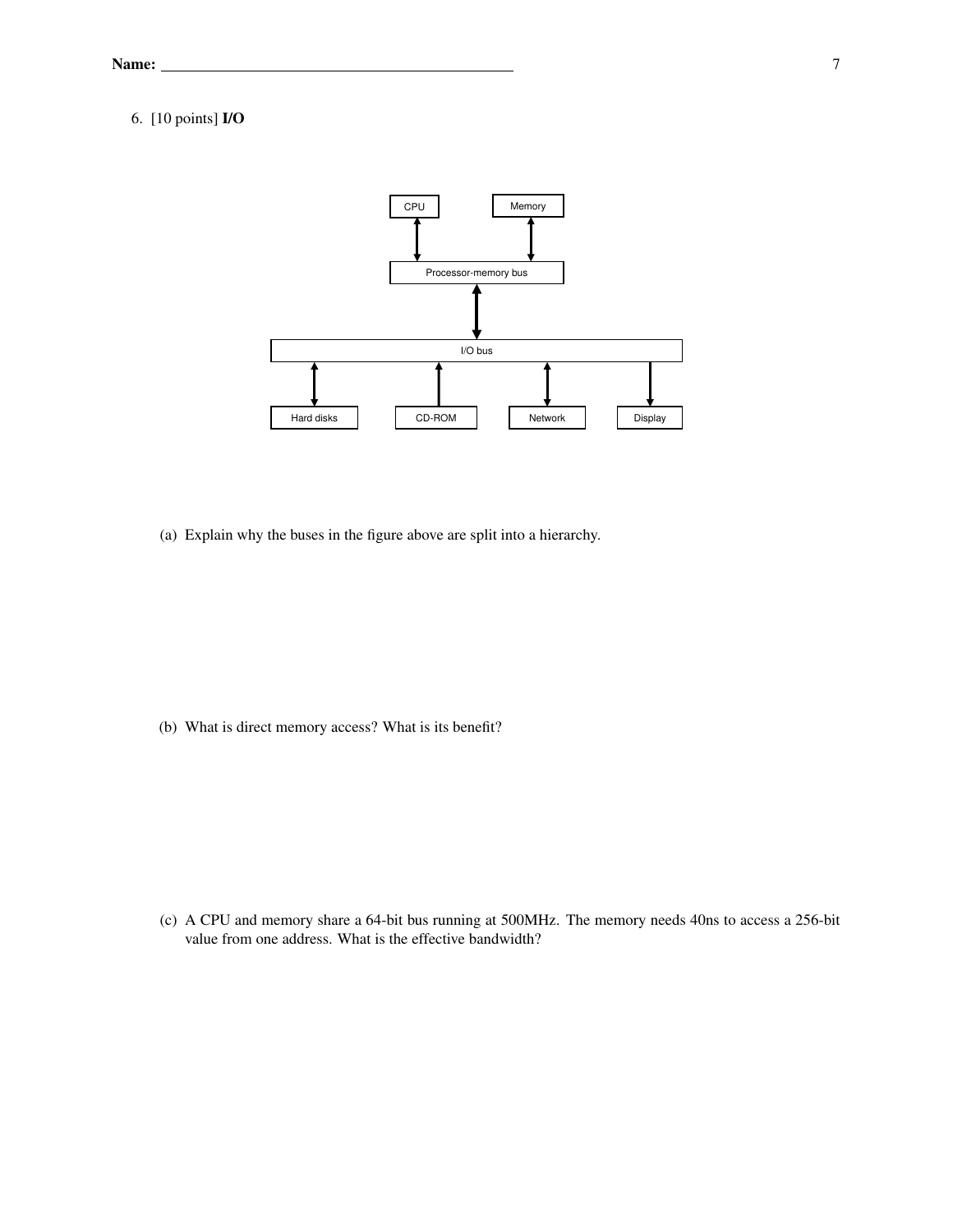#### 7. [10 points] Caching

The following C Program is run (with no optimization) on a processor with a cache that has 8-word (32-byte) blocks, and the cache holds a total of 256 bytes of data. A C int is 1 word in size. You must give your answers *as fractions*, but you can leave them unreduced.

```
int i, j, c, stepsize, array[512];
for ( i = 0 ; i < 100 ; i++) {
 for ( j = 0 ; j < 512 ; j=j + stepsize ) {
   c += array [j] + 17;
 }
}
```
(a) If we consider only the cache activity generated by references to the array, what is the miss rate when the cache is direct mapped and stepsize = 256?

(b) Again considering only the cache activity generated by references to the array, what is the miss rate when the cache is direct mapped but we change stepsize to 255?

(c) Again considering only the cache activity generated by references to the array, what is the miss rate when the cache is *two-way set associative* and stepsize = 256?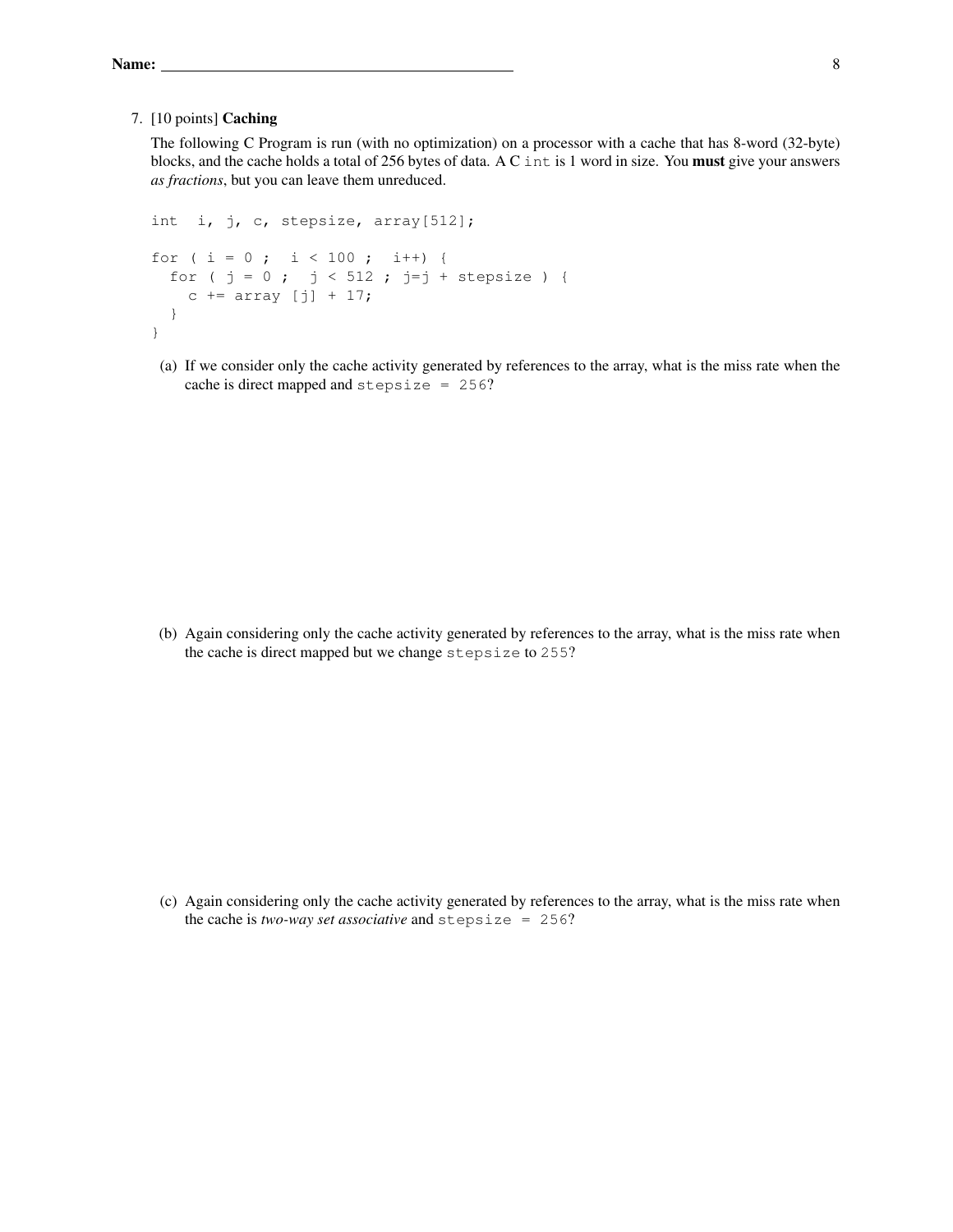#### 8. [15 points] Mystery Cache

Given the following sequence of memory requests and their responses from a mystery cache *M*, give a possible block size (in bytes), associativity, and total size (in bytes) for *M*, as well as whether *M* is write allocate or write no-allocate. All addresses are *byte* addresses.

| R/W          | Address        | Outcome |
|--------------|----------------|---------|
|              |                | miss    |
| R            |                | hit     |
| R            |                | miss    |
| $\mathbb{R}$ | $\mathfrak{D}$ | miss    |
|              |                | hit     |
| R            |                | hit     |
| R            |                | miss    |